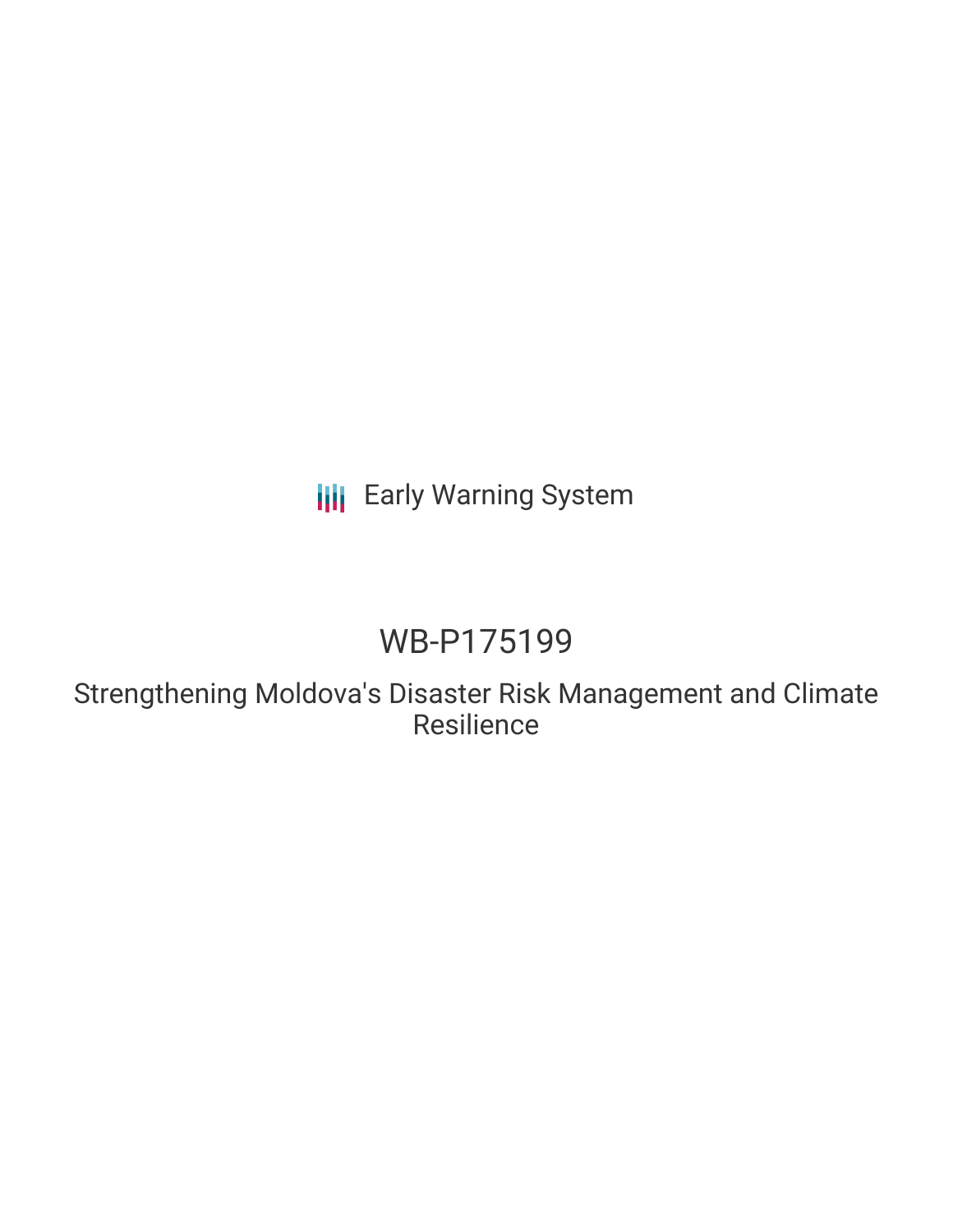

### Early Warning System Strengthening Moldova's Disaster Risk Management and Climate Resilience

### **Quick Facts**

| <b>Countries</b>              | Moldova                        |
|-------------------------------|--------------------------------|
| <b>Financial Institutions</b> | World Bank (WB)                |
| <b>Status</b>                 | Proposed                       |
| <b>Bank Risk Rating</b>       | U                              |
| <b>Borrower</b>               | Government of Moldova          |
| <b>Sectors</b>                | <b>Climate and Environment</b> |
| Investment Type(s)            | Loan                           |
| <b>Loan Amount (USD)</b>      | \$20.00 million                |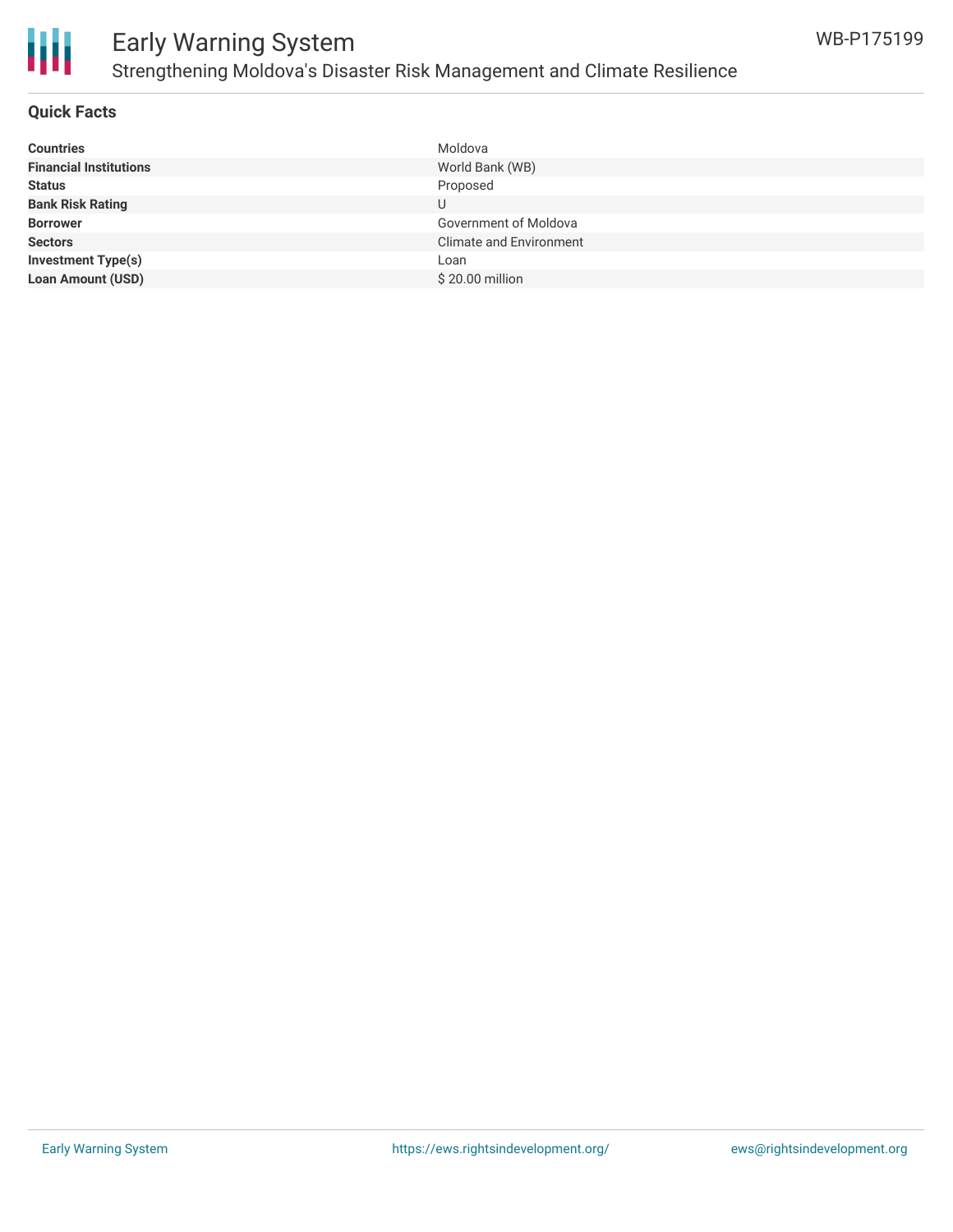

### **Project Description**

This project's developmental objective is to strengthen the Government of Moldova's institutional capacities in disaster risk reduction and climate change adaptation, thereby enhancing the resilience of Moldova's key infrastructure against natural hazards.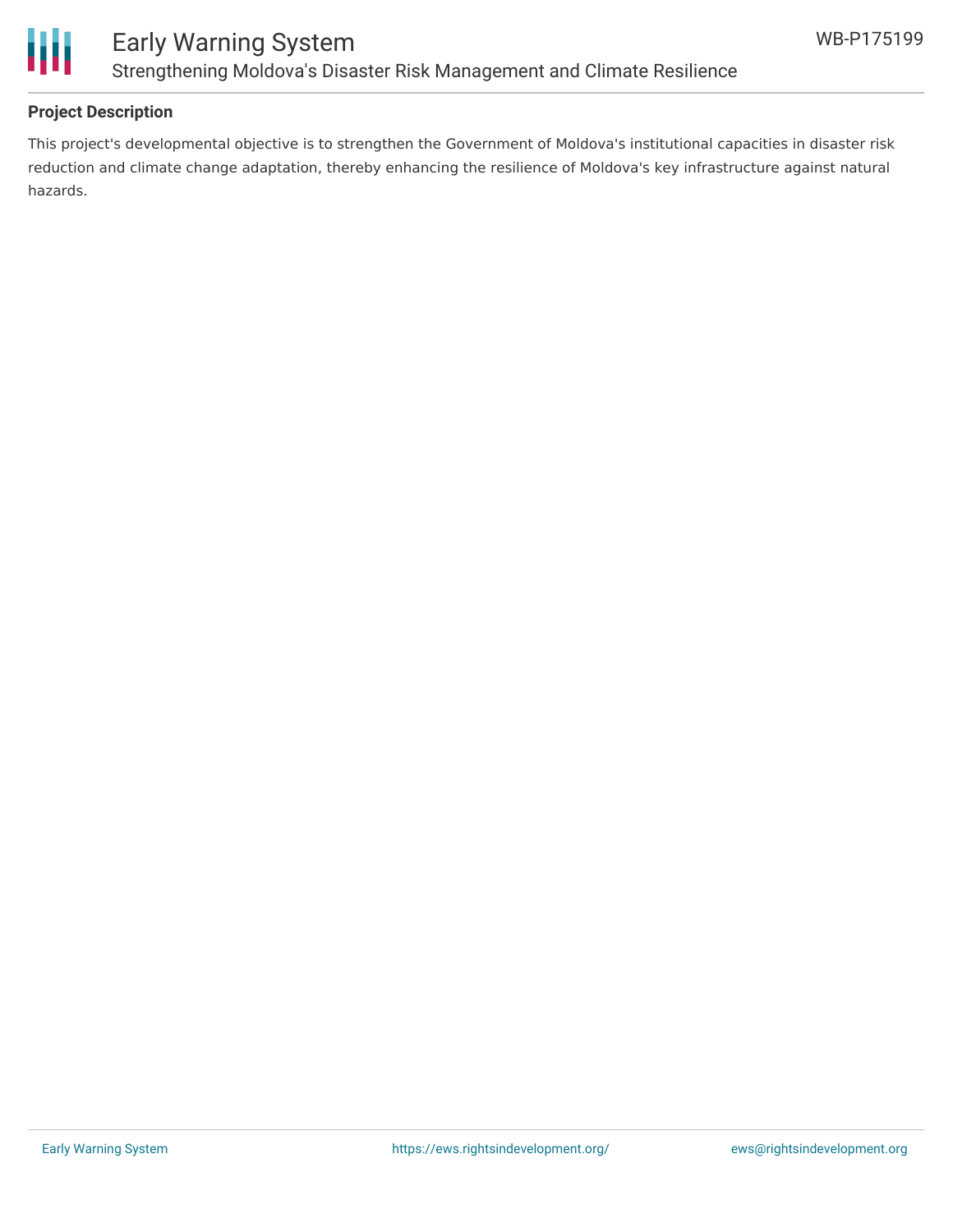

### Early Warning System Strengthening Moldova's Disaster Risk Management and Climate Resilience

### **Investment Description**

World Bank (WB)